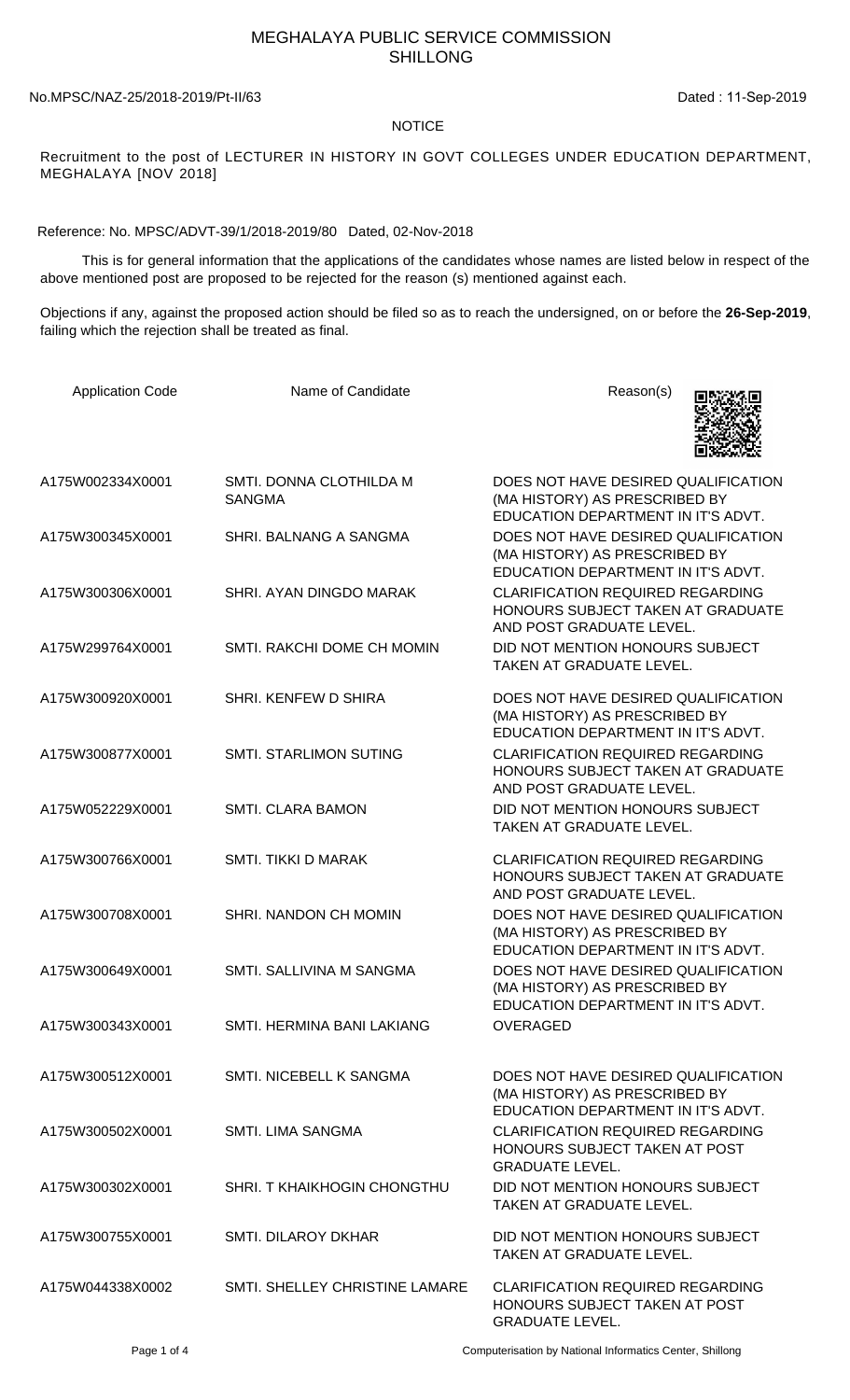

| A175W299981X0002 | SMTI. NAZA NAFFEE KHARLUKHI                    | DOES NOT HAVE DESIRED QUALIFICATION<br>(MA HISTORY) AS PRESCRIBED BY<br>EDUCATION DEPTT IN IT'S ADVT.      |
|------------------|------------------------------------------------|------------------------------------------------------------------------------------------------------------|
| A175W300786X0002 | <b>SHRI, SAURABH MISHRA</b>                    | <b>CLARIFICATION REQUIRED REGARDING</b><br>HONOURS SUBJECT TAKEN AT GRADUATE<br>AND POST GRADUATE LEVEL.   |
| A175W300184X0002 | SMTI. DOPATCHI N SANGMA                        | DOES NOT HAVE DESIRED QUALIFICATION<br>(MA HISTORY) AS PRESCRIBED BY<br>EDUCATION DEPARTMENT IN IT'S ADVT. |
| A175W081048X0003 | SMTI. RAISA R MARAK                            | <b>CLARIFICATION REQUIRED REGARDING</b><br>HONOURS SUBJECT TAKEN AT POST<br><b>GRADUATE LEVEL.</b>         |
| A175W085659X0003 | SMTI. CHEKAME M SANGMA                         | DOES NOT HAVE DESIRED QUALIFICATION<br>(MA HISTORY) AS PRESCRIBED BY<br>EDUCATION DEPARTMENT IN IT'S ADVT. |
| A175W300558X0003 | SMTI. DEVIRANI A SANGMA                        | DOES NOT HAVE DESIRED QUALIFICATION<br>(MA HISTORY) AS PRESCRIBED BY<br>EDUCATION DEPARTMENT IN IT'S ADVT. |
| A175W300773X0003 | SHRI. TAPSRENG JONES K. SANGMA                 | <b>CLARIFICATION REQUIRED REGARDING</b><br>HONOURS SUBJECT TAKEN AT GRADUATE<br>AND POST GRADUATE LEVEL.   |
| A175W071418X0004 | <b>SMTI. NISHA T SANGMA</b>                    | <b>CLARIFICATION REQUIRED REGARDING</b><br>HONOURS SUBJECT TAKEN AT POST<br><b>GRADUATE LEVEL.</b>         |
| A175W045986X0004 | SMTI. LARILINSHA KHARKONGOR                    | DOES NOT HAVE DESIRED QUALIFICATION<br>(MA HISTORY) AS PRESCRIBED BY<br>EDUCATION DEPTT IN IT'S ADVT.      |
| A175W065022X0004 | SHRI. SAINT BESTERFILL AGITOK<br><b>SANGMA</b> | DOES NOT HAVE DESIRED QUALIFICATION<br>(MA HISTORY) AS PRESCRIBED BY<br>EDUCATION DEPARTMENT IN IT'S ADVT. |
| A175W300543X0004 | SMTI. SILLANNAH SILCHIE T<br><b>SANGMA</b>     | DOES NOT HAVE DESIRED QUALIFICATION<br>(MA HISTORY) AS PRESCRIBED BY<br>EDUCATION DEPARTMENT IN IT'S ADVT. |
| A175W049400X0004 | <b>SHRI. RAKESH MOCHAHARY</b>                  | DOES NOT HAVE DESIRED QUALIFICATION<br>(MA HISTORY) AS PRESCRIBED BY<br>EDUCATION DEPARTMENT IN IT'S ADVT. |
| A175W076209X0004 | SMTI. RINGSILCHI A SANGMA                      | <b>CLARIFICATION REQUIRED REGARDING</b><br>HONOURS SUBJECT TAKEN AT POST<br><b>GRADUATE LEVEL.</b>         |
| A175W085895X0005 | SMTI. RANGANCHI M SANGMA                       | DOES NOT HAVE DESIRED QUALIFICATION<br>(MA HISTORY) AS PRESCRIBED BY<br>EDUCATION DEPARTMENT IN IT'S ADVT. |
| A175W074548X0005 | SMTI, SUZAN MARYL S. MARAK                     | DOES NOT HAVE DESIRED QUALIFICATION<br>(MA HISTORY) AS PRESCRIBED BY<br>EDUCATION DEPARTMENT IN IT'S ADVT. |
| A175W074966X0005 | SMTI. SATANCHI A SANGMA                        | DOES NOT HAVE DESIRED QUALIFICATION<br>(MA HISTORY) AS PRESCRIBED BY<br>EDUCATION DEPARTMENT IN IT'S ADVT. |
| A175W074561X0006 | SMTI. TRECHIYA D SANGMA                        | DOES NOT HAVE DESIRED QUALIFICATION<br>(MA HISTORY) AS PRESCRIBED BY<br>EDUCATION DEPARTMENT IN IT'S ADVT. |
| A175W019011X0006 | SHRI. KENNETH LALSIEMTHANG<br><b>HMAR</b>      | DID NOT MENTION HONOURS SUBJECT<br>TAKEN AT GRADUATE LEVEL.                                                |
| A175W069593X0006 | SMTI. SENSELIA N MARAK                         | <b>CLARIFICATION REQUIRED REGARDING</b><br>HONOURS SUBJECT TAKEN AT POST<br><b>GRADUATE LEVEL.</b>         |
| A175W067180X0006 | SMTI. TENGCHI A MARAK                          | DOES NOT HAVE DESIRED QUALIFICATION<br>(MA HISTORY) AS PRESCRIBED BY<br>EDUCATION DEPARTMENT IN IT'S ADVT. |
| A175W081710X0006 | SMTI. HANSIE D SHIRA                           | MA HISTORY DEGREE NOT QUALIFIED AS<br>ON THE LAST DATE OF THE ADVT.                                        |
| A175W016308X0007 | <b>SMTI. CHINMERA CH MARAK</b>                 | DOES NOT HAVE DESIRED QUALIFICATION<br>(MA HISTORY) AS PRESCRIBED BY<br>EDUCATION DEPTT IN IT'S ADVT.      |

Page 2 of 4 Computerisation by National Informatics Center, Shillong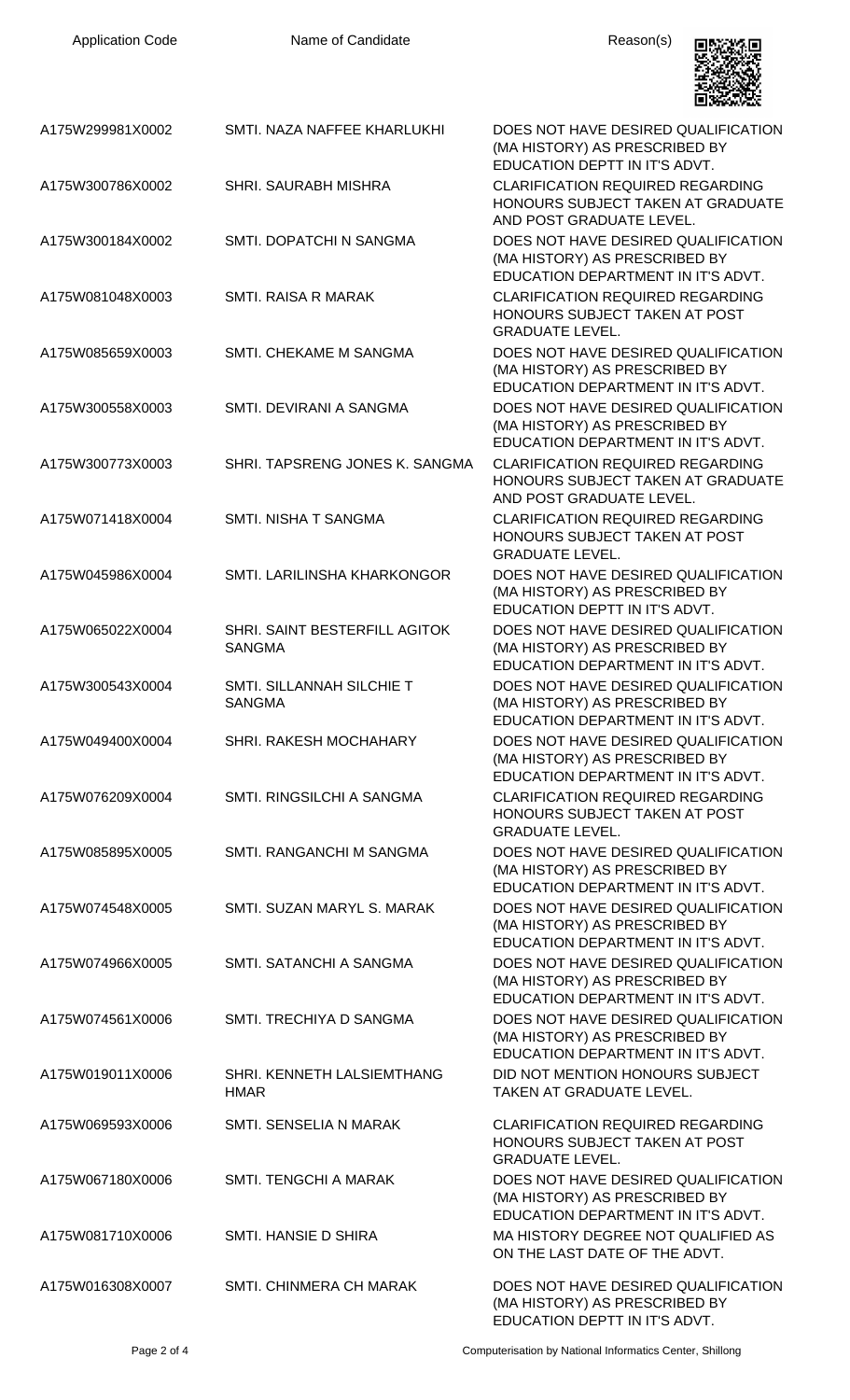| <b>Application Code</b> | Name of Candidate                         | Reason(s)                                                                                                  |
|-------------------------|-------------------------------------------|------------------------------------------------------------------------------------------------------------|
| A175W038551X0007        | <b>SMTI, BARBIRA G MOMIN</b>              | DOES NOT HAVE DESIRED QUALIFICATION<br>(MA HISTORY) AS PRESCRIBED BY<br>EDUCATION DEPTT IN IT'S ADVT.      |
| A175W300759X0007        | SMTI. PRESIDHA DALBOT SHIRA               | DOES NOT HAVE DESIRED QUALIFICATION<br>(MA HISTORY) AS PRESCRIBED BY<br>EDUCATION DEPARTMENT IN IT'S ADVT. |
| A175W066369X0007        | SHRI. DUNISHWA SUKHLAIN                   | DID NOT MENTION HONOURS SUBJECT<br>TAKEN AT GRADUATE LEVEL.                                                |
| A175W070644X0008        | SMTI. CHERIMCHI TEGITE SANGMA             | DOES NOT HAVE DESIRED QUALIFICATION<br>(MA HISTORY) AS PRESCRIBED BY<br>EDUCATION DEPARTMENT IN IT'S ADVT. |
| A175W075018X0008        | SHRI. PROSANTO HAJONG                     | DOES NOT HAVE DESIRED QUALIFICATION<br>(MA HISTORY) AS PRESCRIBED BY<br>EDUCATION DEPARTMENT IN IT'S ADVT. |
| A175W067794X0008        | SHRI. SENGPRANG AGITOK<br><b>SANGMA</b>   | DOES NOT HAVE DESIRED QUALIFICATION<br>(MA HISTORY) AS PRESCRIBED BY<br>EDUCATION DEPARTMENT IN IT'S ADVT. |
| A175W082697X0008        | SHRI. SELVENUSH SILKAM R<br><b>SANGMA</b> | DOES NOT HAVE DESIRED QUALIFICATION<br>(MA HISTORY) AS PRESCRIBED BY<br>EDUCATION DEPARTMENT IN IT'S ADVT. |
| A175W073887X0008        | <b>SMTI. MIANGKY N MARAK</b>              | DID NOT MENTION HONOURS SUBJECT<br>TAKEN AT GRADUATE LEVEL.                                                |
| A175W082727X0009        | SMTI. TOKSE KAREN D SANGMA                | DOES NOT HAVE DESIRED QUALIFICATION<br>(MA HISTORY) AS PRESCRIBED BY<br>EDUCATION DEPARTMENT IN IT'S ADVT. |
| A175W051942X0009        | SMTI. KISDINA G MOMIN                     | DOES NOT HAVE DESIRED QUALIFICATION<br>(MA HISTORY) AS PRESCRIBED BY<br>EDUCATION DEPTT IN IT'S ADVT.      |
| A175W035297X0010        | SMTI. FINZIE A SANGMA                     | DOES NOT HAVE DESIRED QUALIFICATION<br>(MA HISTORY) AS PRESCRIBED BY<br>EDUCATION DEPARTMENT IN IT'S ADVT. |
| A175W065698X0011        | SMTI. FELICIA TEMATCHI D SANGMA           | DOES NOT HAVE DESIRED QUALIFICATION<br>(MA HISTORY) AS PRESCRIBED BY<br>EDUCATION DEPARTMENT IN IT'S ADVT. |
| A175W044632X0014        | SMTI. TIEWDAHUN M KHONGWIR                | DID NOT MENTION HONOURS SUBJECT<br>TAKEN AT GRADUATE LEVEL.                                                |
| A175W085062X0014        | SMTI. ARANTXA SHANNON R MARAK             | <b>CLARIFICATION REQUIRED REGARDING</b><br>HONOURS SUBJECT TAKEN AT GRADUATE<br>AND POST GRADUATE LEVEL.   |
| A175W068179X0014        | SHRI. DILSHAN D SANGMA                    | DOES NOT HAVE DESIRED QUALIFICATION<br>(MA HISTORY) AS PRESCRIBED BY<br>EDUCATION DEPARTMENT IN IT'S ADVT. |
| A175W073763X0019        | SHRI. ALEXANDER D SANGMA                  | <b>CLARIFICATION REQUIRED REGARDING</b><br>HONOURS SUBJECT TAKEN AT POST<br><b>GRADUATE LEVEL.</b>         |
| A175W050465X0032        | SHRI. BARKIUSH G MOMIN                    | DOES NOT HAVE DESIRED QUALIFICATION<br>(MA HISTORY) AS PRESCRIBED BY<br>EDUCATION DEPARTMENT IN IT'S ADVT. |
| A175W081373X0034        | SMTI, ARAN RIKMAMCHI CH MARAK             | <b>CLARIFICATION REQUIRED REGARDING</b><br>HONOURS SUBJECT TAKEN AT POST<br><b>GRADUATE LEVEL.</b>         |